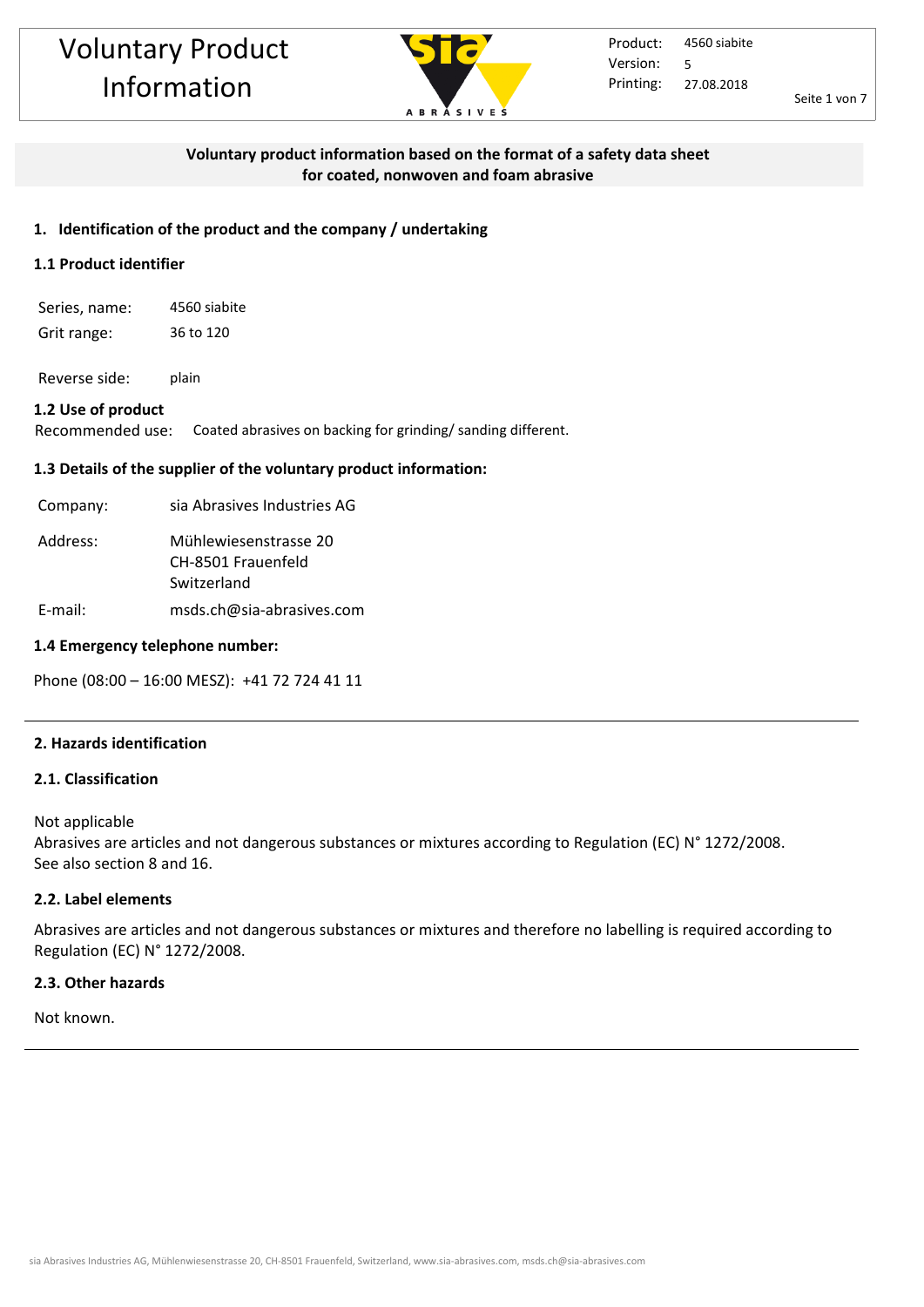

# **3. Composition/information on ingredients**

The product contains the following ingredients which are classified according to Regulation (EC) Nr. 1272/2008 or for which a community occupational exposure limit value exists:

| Substance | $EC-N^{\circ}$<br>(if available) | $CAS-N°$<br>(if available) | REACH Reg. N°<br>(if available) | Conc. (%) | Classification acc. to Regulation (EC) N°<br>1272/2008 |                          |
|-----------|----------------------------------|----------------------------|---------------------------------|-----------|--------------------------------------------------------|--------------------------|
|           |                                  |                            |                                 |           | Hazard classes /<br>hazard categories                  | <b>Hazard statements</b> |
| Cryolite  |                                  | 13775-53-6                 | $ 237-410-6 $                   | $2 - 6$   | STOT wdh. 1Acute<br>$tan 1*1$                          | H372, H332, H302, H411   |

(for full text of H-phrases see section 16)

**Remark** No PDMS (silicone-oils) present in this product

## **4. First aid measures**

See also section 8 and 16

# **4.1. Description of first aid measures**

| Inhalation   |                                                                                                                                                                                                                                          |
|--------------|------------------------------------------------------------------------------------------------------------------------------------------------------------------------------------------------------------------------------------------|
|              | Not possible, due to the form of the product. If dust is inhaled, move person to fresh air. If<br>breathing is difficult, have qualified personnel administer oxygen. Seek medical attention if irritation<br>or other symptoms persist. |
| Eye contact  |                                                                                                                                                                                                                                          |
|              | Remove contact lenses if present and easy to do so. Flush eyes thoroughly with large amounts of<br>water, holding eyelids open. If irritation persists, seek medical attention.                                                          |
| Skin contact |                                                                                                                                                                                                                                          |
| Ingestion    | Wash skin with soap and water. If irritation or other symptoms develop, seek medical attention.<br>sist.                                                                                                                                 |
|              | Not likely, due to the form of the product. In the event of, do not induce vomiting. Rinse mouth<br>with water. Seek medical attention if a large amount is swallowed or if you feel unwell                                              |

#### **4.2. Most important symptoms and effects, both acute and delayed**

Not known, but dust may cause eye and respiratory irritation. Prolonged inhalation of high concentration of dust may cause adverse effects on the lungs.

# **4.3. Indication of any immediate medical attention and special treatment needed**

Not relevant. Treat symptomatically.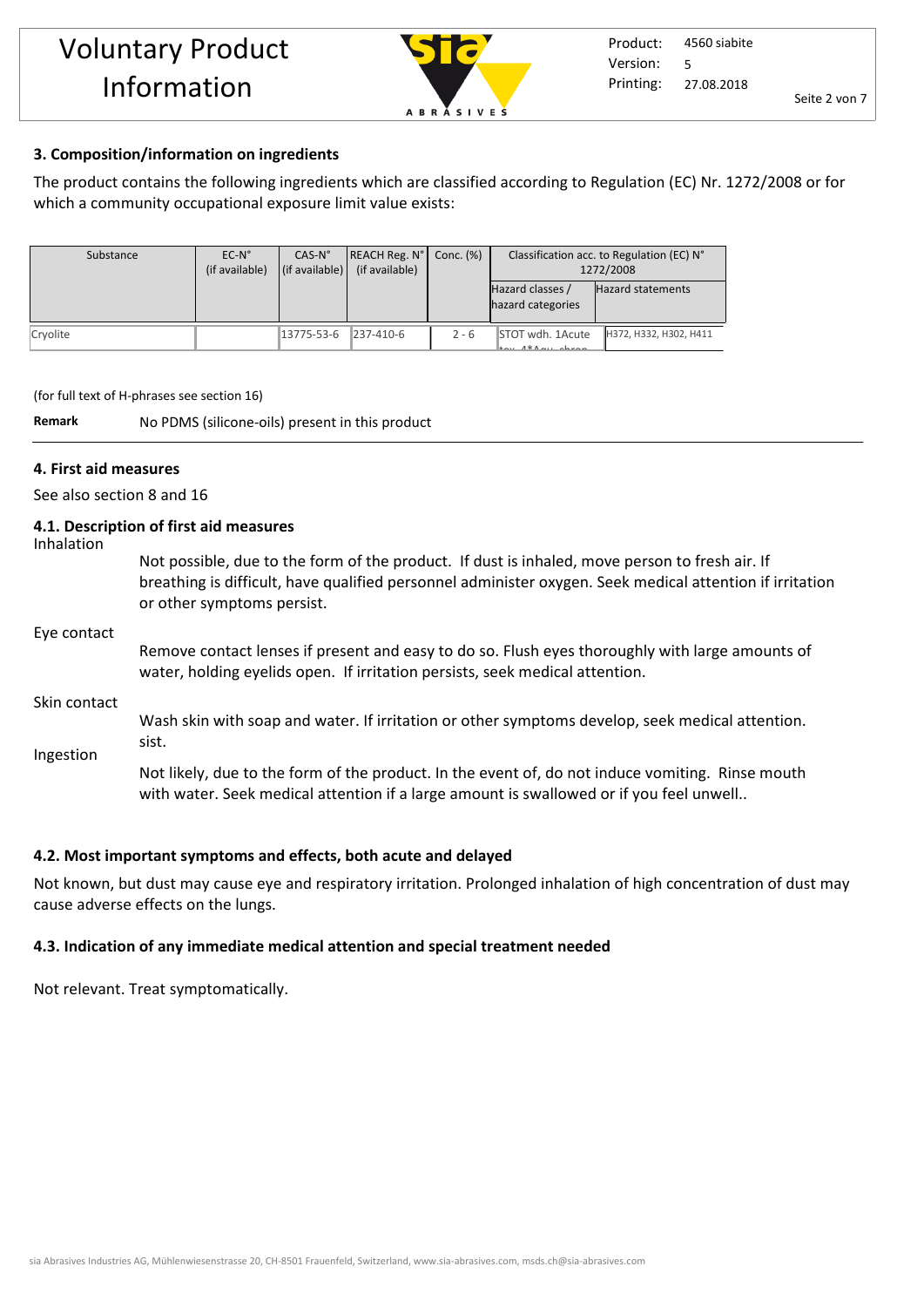

## **5. Fire fighting measures**

## **5.1. Extinguishing media:**

Extinguishing media: water, foam, sand, powder or C02 as appropriate for surrounding materials.

# **5.2. Special hazards arising from the product**

Toxic fumes may occur. Use respiratory protective equipment.

# **5.3. Special protective equipment and precautions for fire-fighters**

Extinguishing materials should be selected according to the surrounding area.

## **6. Accidental release measures**

Not applicable.

## **7. Handling and storage**

Follow instructions of grinding machine manufacturers and the relevant national regulations. In addition, observe the safety recommendations of the manufacturer.

## **8. Exposure controls/personal protection**

#### **8.1. Control parameters**

Before grinding it is recommended to perform a risk assessment and to use personal protection equipment accordingly.

Occupational exposure limit values and/or biological limit values.

Keep exposure to the following components under surveillance. (Observe also the regional official regulations

| Substance | <b>EC-No</b> | CAS-No                 | Limit value<br>type (Country | Occupational limit value / PEL |       |                   |       | Peak limit | Source        |
|-----------|--------------|------------------------|------------------------------|--------------------------------|-------|-------------------|-------|------------|---------------|
|           | (if avail.)  | (if avail.)            |                              | Long term / TWA                |       | Short term / STEL |       |            |               |
|           | of origin)   |                        | mg/m3                        | ml/m3                          | mg/m3 | ml/m3             |       |            |               |
|           |              |                        |                              |                                | (ppm) |                   | (ppm) |            |               |
| Cryolite  |              | 13775-53-6 Switzerland |                              |                                |       |                   |       |            | <b>GESTIS</b> |
|           |              |                        | Europa (GER)                 |                                |       |                   |       |            | <b>GESTIS</b> |
|           |              |                        | <b>USA</b>                   |                                |       |                   |       |            | <b>GESTIS</b> |

**Abbreviation:** e: inhalable / einatembar a: respirable / alveolengängig NA: not applicable / nicht zutreffend

#### **EUROPE:**

Longterm: The employee's average airborne exposure in any 8-hour work shift of a 42-hour work week which shall not be exceeded. Shortterm: Maximum exposure of four 15min periods per 8 hour shift, with at least 60 minutes between exposure periods

Note: Hazardous dust of the workpiece material may be generated during grinding and/or sanding operations. National regulations for dust exposure limit values have to be taken into consideration.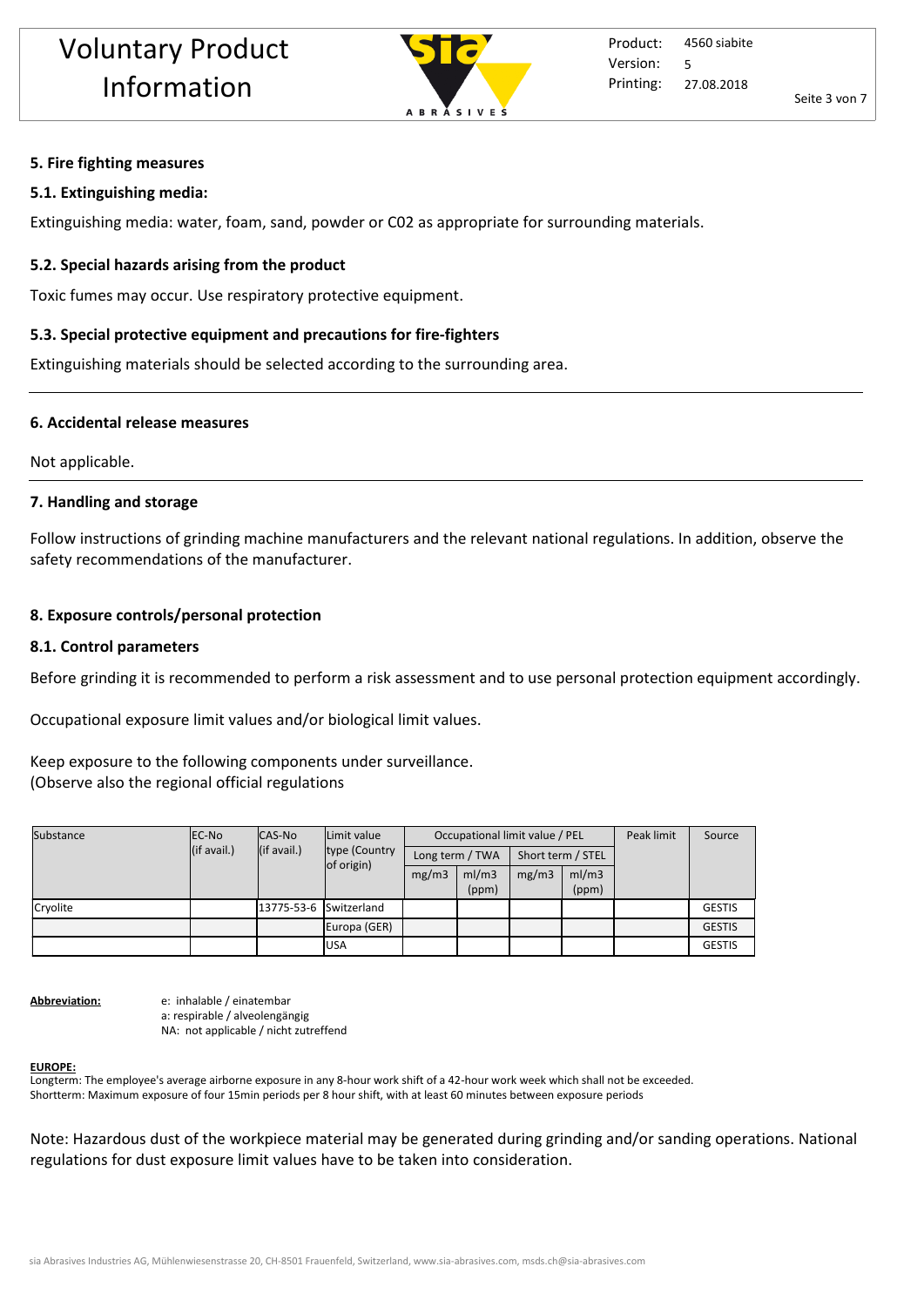

Product: Printing: 4560 siabite 27.08.2018 Version: 5

Seite 4 von 7

#### **8.2. Exposure controls**

#### **8.2.1. Individual protection measures**

#### **8.2.1.1. Respiratory protection**

Use respiratory protective equipment (type depends on specific application and material being ground)

#### **8.2.1.2. Hand protection**

Wear protective gloves (type depends on specific application and material being ground)

#### **8.2.1.3. Eye protection**

Wear protective goggles or face shield (type depends on specific application and material being ground)

#### **8.2.1.4. Hearing protection**

Use hearing protection (type depends on specific application and material being groun)

#### **8.2.1.5. Body protection**

Use protective clothing (type depends on specific application and material being ground)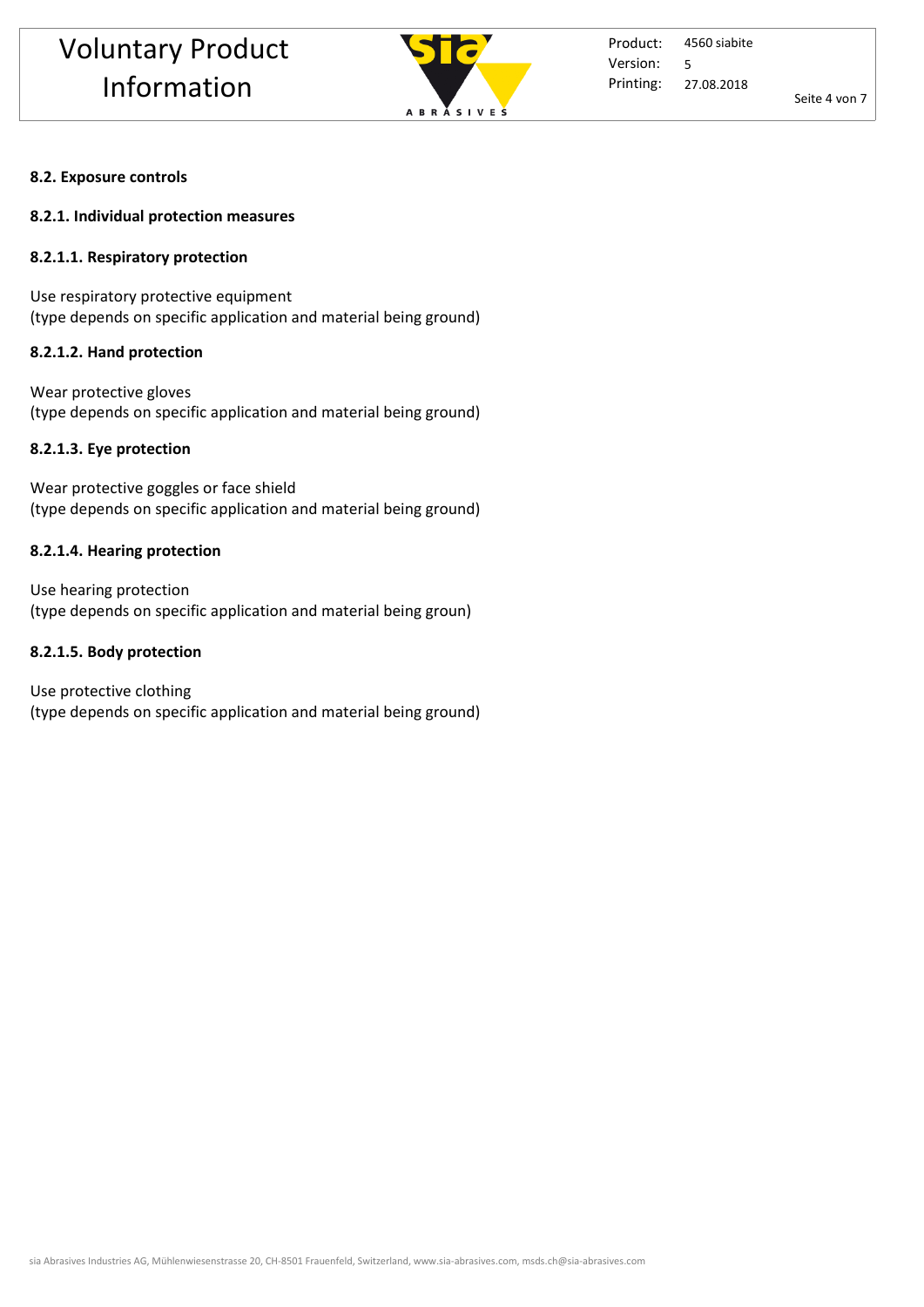

Product: Printing: 4560 siabite 27.08.2018 Version: 5

Seite 5 von 7

## **9. Physical and chemical properties**

## **9.1. Information on basic physical and chemical properties**

| <b>General Physical Form</b>             | Solid                   |
|------------------------------------------|-------------------------|
| <b>Product Apperance</b>                 | <b>Abrasive Product</b> |
| Grade                                    | 36-120                  |
| Color                                    | red                     |
| Odor                                     | No odor                 |
| Odor Threshold                           | Not applicable          |
| pH                                       | Not applicable          |
| Melting point                            | Not applicable          |
| Boiling point                            | Not applicable          |
| Flash point                              | Not applicable          |
| Evaporation rate                         | Not applicable          |
| Flammable Limits (LEL)                   | Not applicable          |
| Flammable Limits (UEL)                   | Not applicable          |
| Vapor density                            | Not applicable          |
| Specific gravity                         | Not applicable          |
| Solubility in Water                      | Not applicable          |
| Solubility non Water                     | Not applicable          |
| Partition coefficient: n-octanol / water | Not applicable          |
| Autoignition temperature                 | Not applicable          |
| Decomposition temperature                | Not applicable          |
| Viscosity                                | Not applicable          |

#### **9.2. Other information**

None

#### **10. Stability and reactivity**

#### **10.1. Reactivity**

Product is stable when handled or stored correctly

#### **10.2. Chemical stability**

No decomposition in normal use.

#### **10.3. Possibility of hazardous reactions**

No dangerous reactions known.

#### **10.4. Conditions to avoid**

Product is stable when handled or stored correctly. 

#### **10.5. Incompatible materials**

No dangerous reactions known.

#### **10.6. Hazardous decomposition products**

None known. At temperatures exceeding 250° C hazardous or toxic decomposition products may be generated – see section 5.2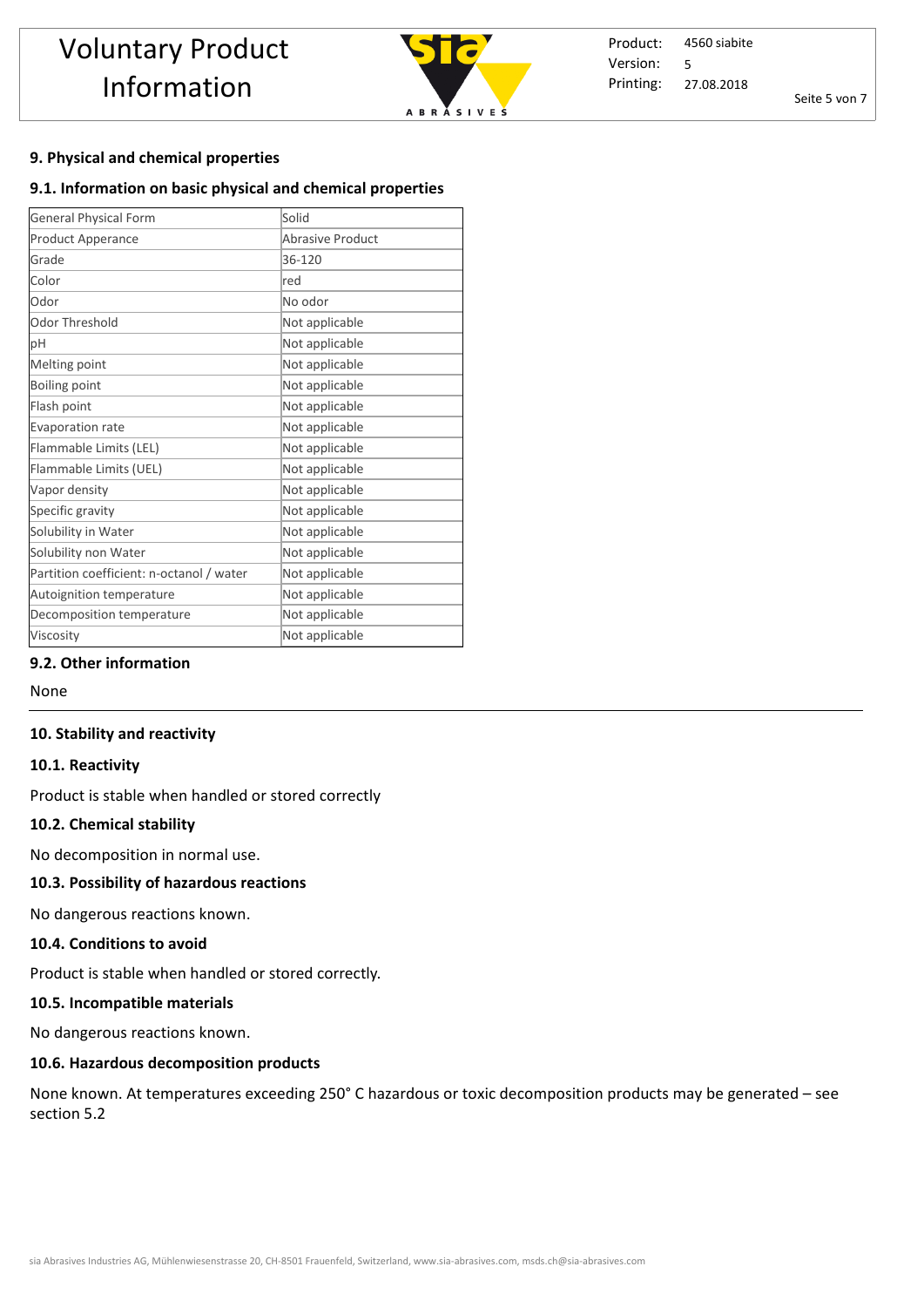

Seite 6 von 7

# **11. Toxicological information**

## **11.1. Information on acute effects of exposure**

No toxicological effects if inhaled or swallowed or with eye or skin contact are known. See also section 8.

## **12. Ecological information**

## **12.1. Toxicity**

No effects known.

# **12.2. Persistence and degradability**

No biodegradable potentials known.

## **12.3. Bioaccumulative potential**

No potentials known.

## **12.4. Mobility in soil**

No potentials known.

# **12.5. Results of PBT and vPvB assessment**

Not relevant.

## **12.6. Other adverse effects**

No effects known.valuated.

## **13. Disposal considerations**

## **13.1. Waste treatment methods**

Dispose in accordance with all local, state and national regulations. Local regulations may be more stringent than regional and national requirements. It is the responsibility of the waste generator to determine the toxicity and physical characteristics of the material to determine the proper waste identification and disposal in compliance with applicable regulations.

# **13.1.2. Product**

Follow national and regional regulations.

Due to the ingredients and properties disposal as non hazardous waste (2000/532/EC) is possible if no hazardous materials are added to the abrasives. (EWC – Nr. 120121),